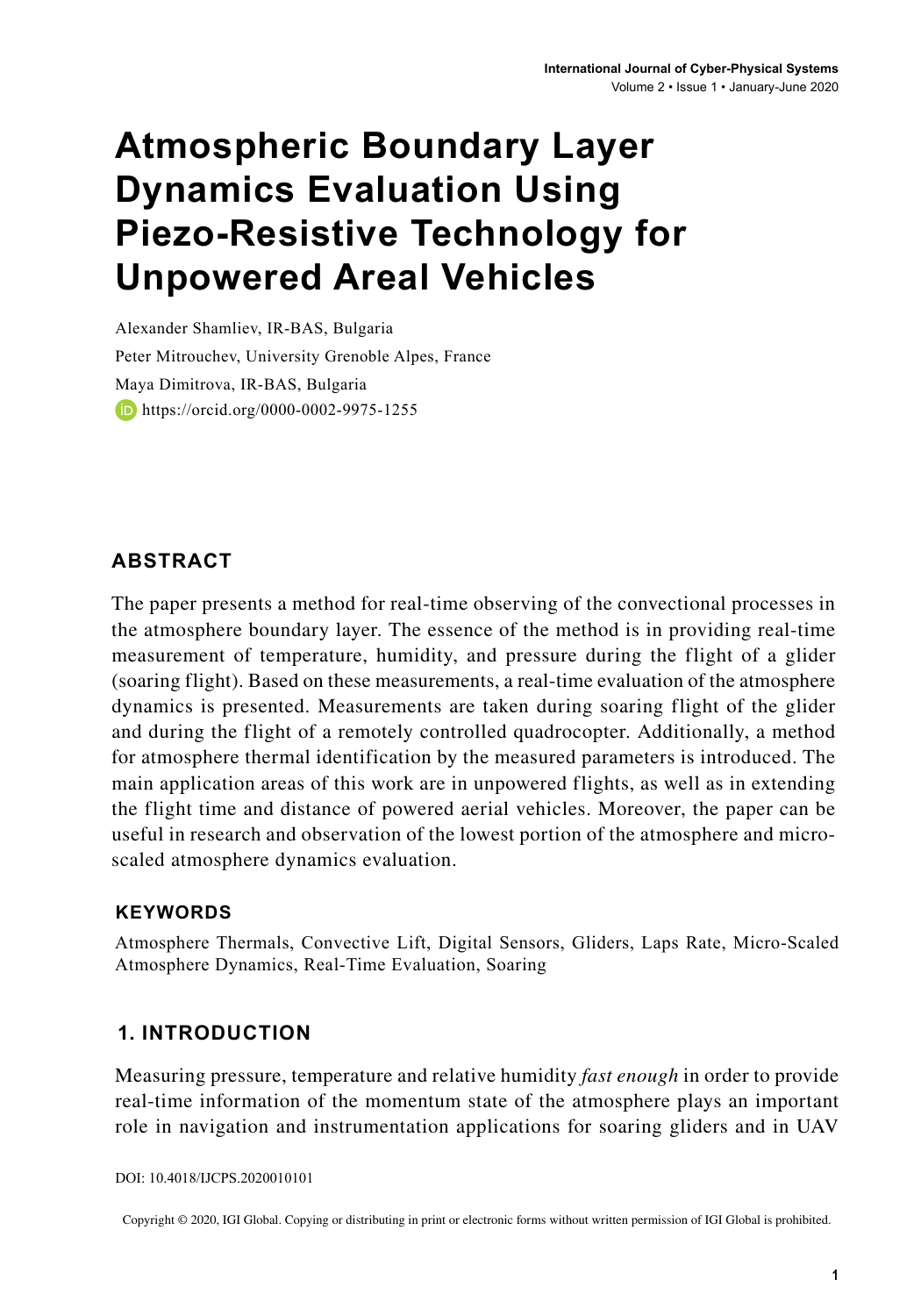(Unmanned aerial vehicles) (Akhtar, Whidborne, & Cooke, 2012). This is achieved via suitable electronics for providing online information to the pilot inside the UAV cockpit (Reddy, Celani, Sejnowski, & Vergassola, 2016). However, as we are aware, appropriate *light-weight multy-sensory systems* for paragliders, for example, have not been designed yet, and the pilot relies on intuitive decisions most of the time of the soaring flight.

Sensors with low power consumption, digital interfaces, miniature and light-weight packing, based on piezo-resistive technology such as Bosch Sensortec BME280, for example, are available at a low-cost price today and can be implemented in the multisensory system (MSS) for assessment of the momentum state of the atmosphere. At the same time, mathematical processing of the data is necessary in order to accomplish the micro-scaled dynamics evaluation in order for the multi-sensory system to implement intelligence solutions to provide better cognitive support to the pilot rather than just displaying raw data. One promising approach is based on ornithology studies (Laurenza, 2007), since the soaring of a glider and a bird share many commonalities like – being lightweight, motor-less, relying on current atmospheric dynamics at low altitude of flight.

Numerous accounts of birds soaring without flapping their wings, ranging from observations by Leonardo da Vinci to Octave Chanute can be found in the literature (Laurenza, 2007). Birds circling in thermals are typical examples for the advantageous use of the atmospheric energy to preserve one's position in the air (Ákos, Nagy, Leven, & Vicsek., 2010). For instance, nowadays different types of gliders are soaring thermals and reaching hundreds of kilometers and dozens of hours in the air in a single unpowered flight (Pagenan, 1992).

It is well known that there are different forms of energy in the atmosphere boundary layer (Ákos, Nagy, Leven, & Vicsek., 2010). Some of them are stronger, but less predictable than others. Dynamical forms of energy can be found in:

- 1. Ridges (orographic lift, where the slopes of hills and mountains deflect wind);
- 2. Atmospheric thermals (uneven heating of the ground, which produces buoyant instabilities);
- 3. Waves (long period oscillations of the atmosphere, which occur in the lee of large mountain ranges). These waves were used in the altitude flight record by Airbus Perlan Project, for example, (https://www.airbus.com/newsroom/pressreleases/en/2018/09/airbus-perlan-mission-ii-glider-soars-to-76-000-feet-tobreak-ow.html). In recent years also theoretical and experimental investigations of energy extraction from atmospheric turbulence are performed with main application large aircrafts (Patel & Kroo, 2008). With UAV, however, the forms of energy, influencing the flight, differ in scale and dynamics, which needs further investigation and modeling.

The *atmospheric thermals* are the most commonly used forms of energy for soaring flights. Although they occur frequently and over various types of terrains, in both